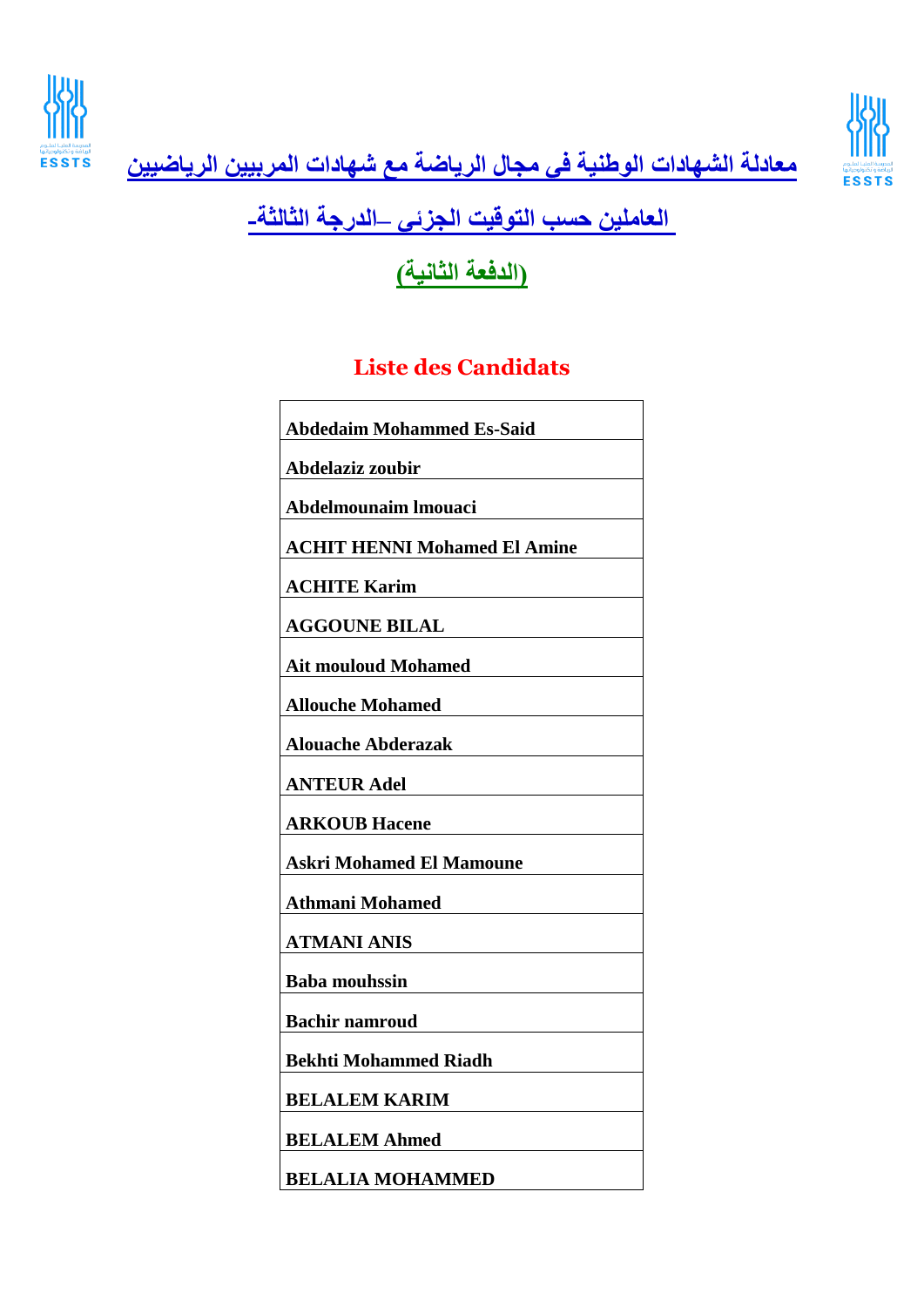| Belhadj Larbi Djamal                       |
|--------------------------------------------|
| <b>Belkhir ilyes</b>                       |
| Belkhiri lazhari                           |
| <b>BENAISSA MOHAMED</b>                    |
| <b>Benameur Naima</b>                      |
| Bendida benhadjoudja                       |
| Benmaghnia abdelghani                      |
| Benmazouz abdellah oussama                 |
| bensaid mohammed el main                   |
| <b>Bensalah zitouni</b>                    |
| <b>Bensaoud yasser walid</b>               |
| <b>Bensettala chaouki</b>                  |
| <b>Bentabet lotfi</b>                      |
|                                            |
| <b>Benziane mohamed oussama abed ladim</b> |
| <b>BENZOHRA BOUALEM</b>                    |
| Berahlia Abdelheq                          |
| <b>Bouarti Walid</b>                       |
| <b>BOUBELLOUT HOUSSAM</b>                  |
| <b>Bouchahma Mohamed Ibrahim</b>           |
| <b>Boucharef adil</b>                      |
| Boudri walid                               |
| <b>BOUDRIAT Moussa</b>                     |
| Boukaroura mustapha abdeldjebar            |
| <b>Boukebbous abderaouf</b>                |
| <b>Boukechiche Mawloud</b>                 |
| <b>BOUKRA BETTAYEB MOHAMED</b>             |
| <b>Boumediene Abdelhak</b>                 |
|                                            |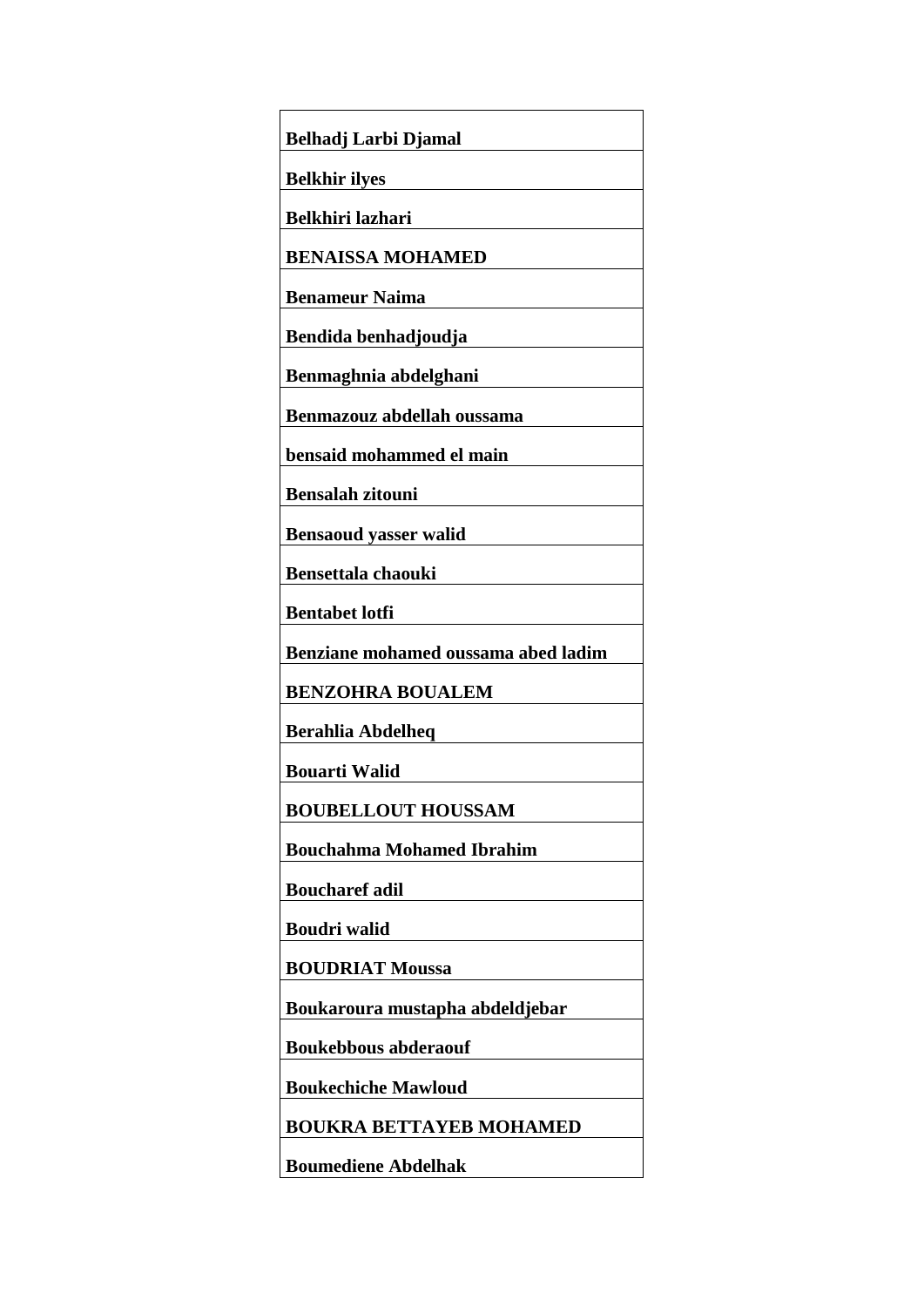| Boumediene kada                  |
|----------------------------------|
| <b>BOUMEDIENE MOHAMED YACINE</b> |
| <b>BOUMESJED ABDELKADER</b>      |
| <b>BOURABAH MOHAMED</b>          |
| <b>Bouraoui seif eddine</b>      |
| <b>Boutahra moussa</b>           |
| <b>Bouziani Houcine</b>          |
| Branki chaker errahmane          |
| <b>Briki chemsseddine</b>        |
| Chachou seddaoui                 |
| <b>Chaib Mohamed</b>             |
|                                  |
| Chaibeddera sofiane              |
| <b>CHELIGHEM Abdelhak</b>        |
| <b>Cherif hicham</b>             |
| <b>Chouder farid</b>             |
| Dellal samir                     |
| <b>DERRADJI ABBES</b>            |
| <b>DJIDJ</b> djawed              |
| Elhadi Benalia                   |
| Elhamici kheireddine             |
| Feghouli samir                   |
| Feid Abdelwahab                  |
| <b>GUEDOUR BEKHEIRA</b>          |
|                                  |
| <b>Guerahi mohamed lamine</b>    |
| Guerroumi el.hocine              |
| <b>Guiroud mohamed</b>           |
| <b>HADJ SAHRAOUI SI MERABET</b>  |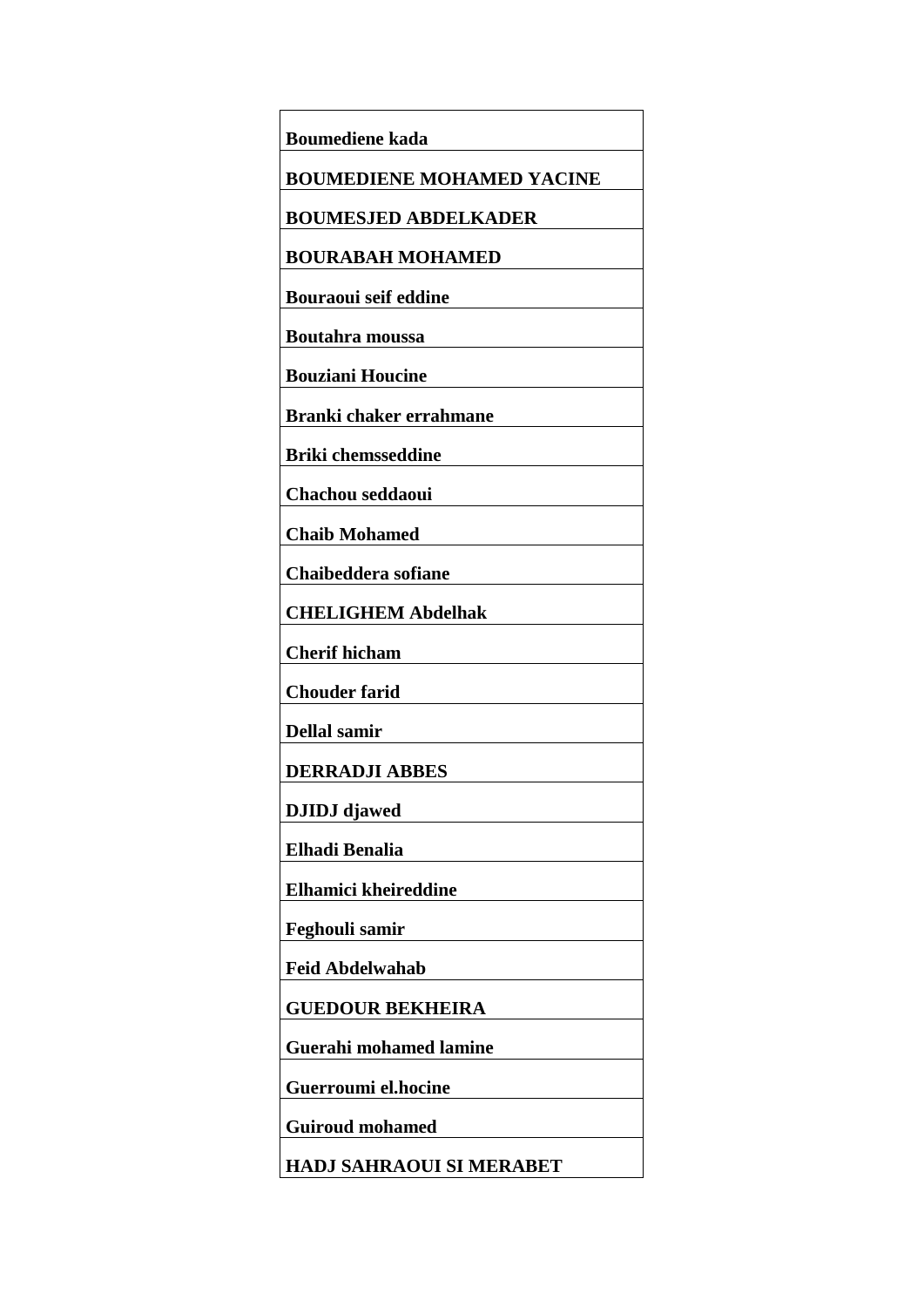| <b>Hamidouche tinhinane</b>    |
|--------------------------------|
| <b>Haroun Oualid</b>           |
| hauoari ahmed                  |
| <b>Hussine amin</b>            |
| Kada Mustapha                  |
| Kaddour .souheyb               |
| Keddam abderrahmane            |
| keddari hicham chafik          |
| <b>Kernif moussa</b>           |
| <b>Khineche mohamed Amine</b>  |
| <b>Kirour zouheyr</b>          |
| kissari ali                    |
| Ladrani mawloud                |
| Lahoulou abdelhaq              |
| Lakhdari lakhdar               |
| <b>LATRECHE ZOUBIR</b>         |
| <b>LEBBAZ FAROUK ELHOUCINE</b> |
| <b>Lebdi Ramdhane</b>          |
| <b>Maamar</b> rivad            |
| <b>MADANI ABDELKERIME</b>      |
| <b>Madani</b> mhamed           |
| <b>MALOUM ABDELOUAHAB</b>      |
| <b>MANSOURI ALI</b>            |
| Mazouzi Abdallah               |
| Mebarki mohamed                |
| <b>Mecellem miloud</b>         |
| Meddah rachid                  |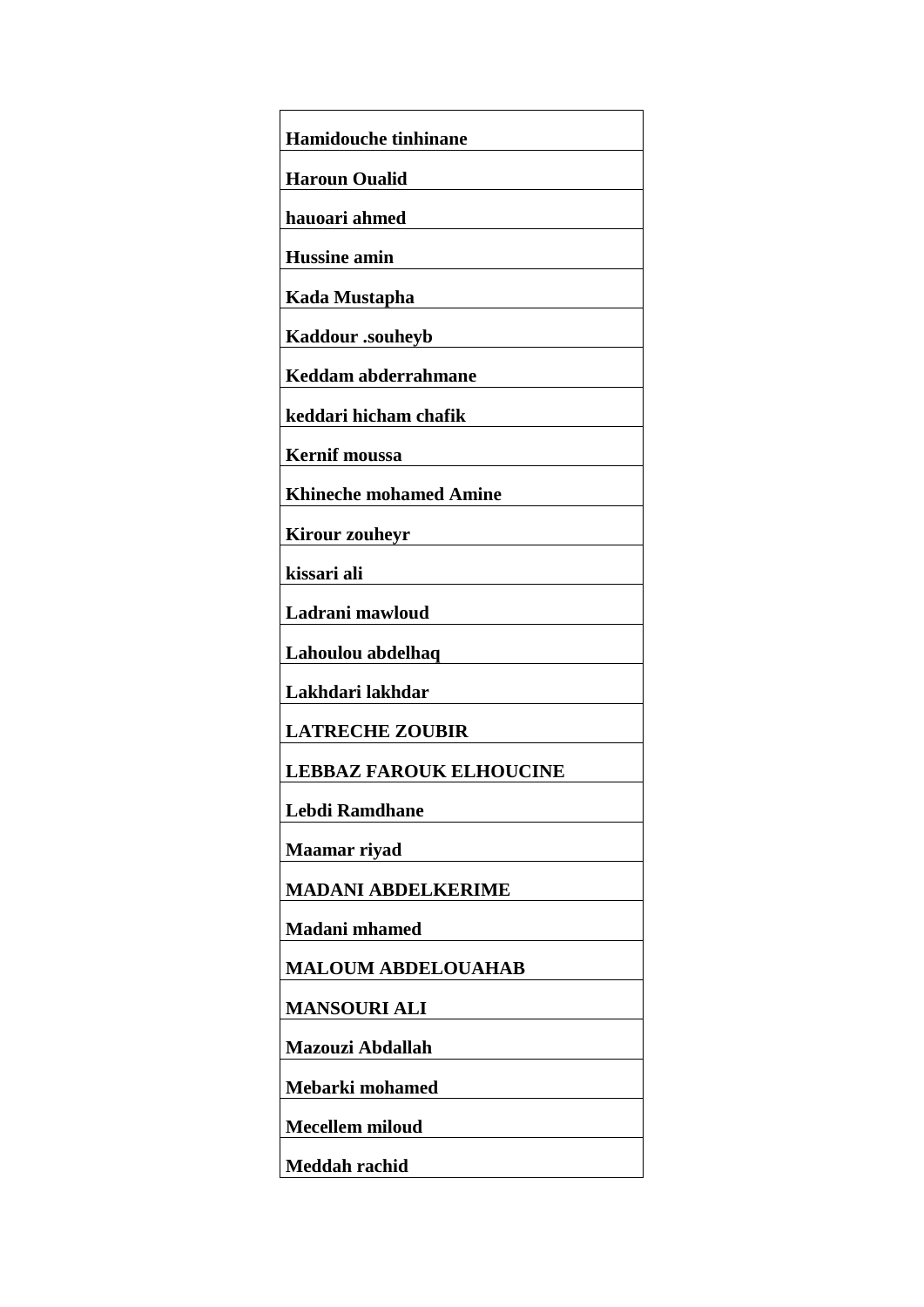| Medjadji Hessen                                      |
|------------------------------------------------------|
| Medjahed benyahia                                    |
| <b>Megder Rabah</b>                                  |
| <b>MERABTI HAKIM</b>                                 |
| Merini m'hamed                                       |
| <b>MESSAD KOUCHICH MOHAMMED</b><br><b>TAQYEDDINE</b> |
| Mettai soufyane                                      |
| <b>Meziane Abdel Ali</b>                             |
| Mihoubi Ayyoub                                       |
| <b>Mohamed Mebarki</b>                               |
| mokrani mohamed abdelhadi                            |
| <b>Mouhouche Hicham</b>                              |
| Moussaoui Djamel                                     |
| <b>NABI MOHAMED NADJEH</b>                           |
| <b>Nacer-eddine Brinis</b>                           |
| <b>Noui Lamine</b>                                   |
| <b>Ouendadji Haitem</b>                              |
| Rahali ahmed                                         |
| Rais kassem                                          |
| <b>Rekkas Hacene</b>                                 |
| Saci mohammed                                        |
| <b>Sadou Mohammed Amine</b>                          |
| Safi abdelhakim                                      |
| <b>SAHRAOUI SID ALI</b>                              |
| Saidane aziz                                         |
| <b>SAIDI ZERROUKI Youssouf</b>                       |
| <b>Saidia Mohamed Mustapha</b>                       |
|                                                      |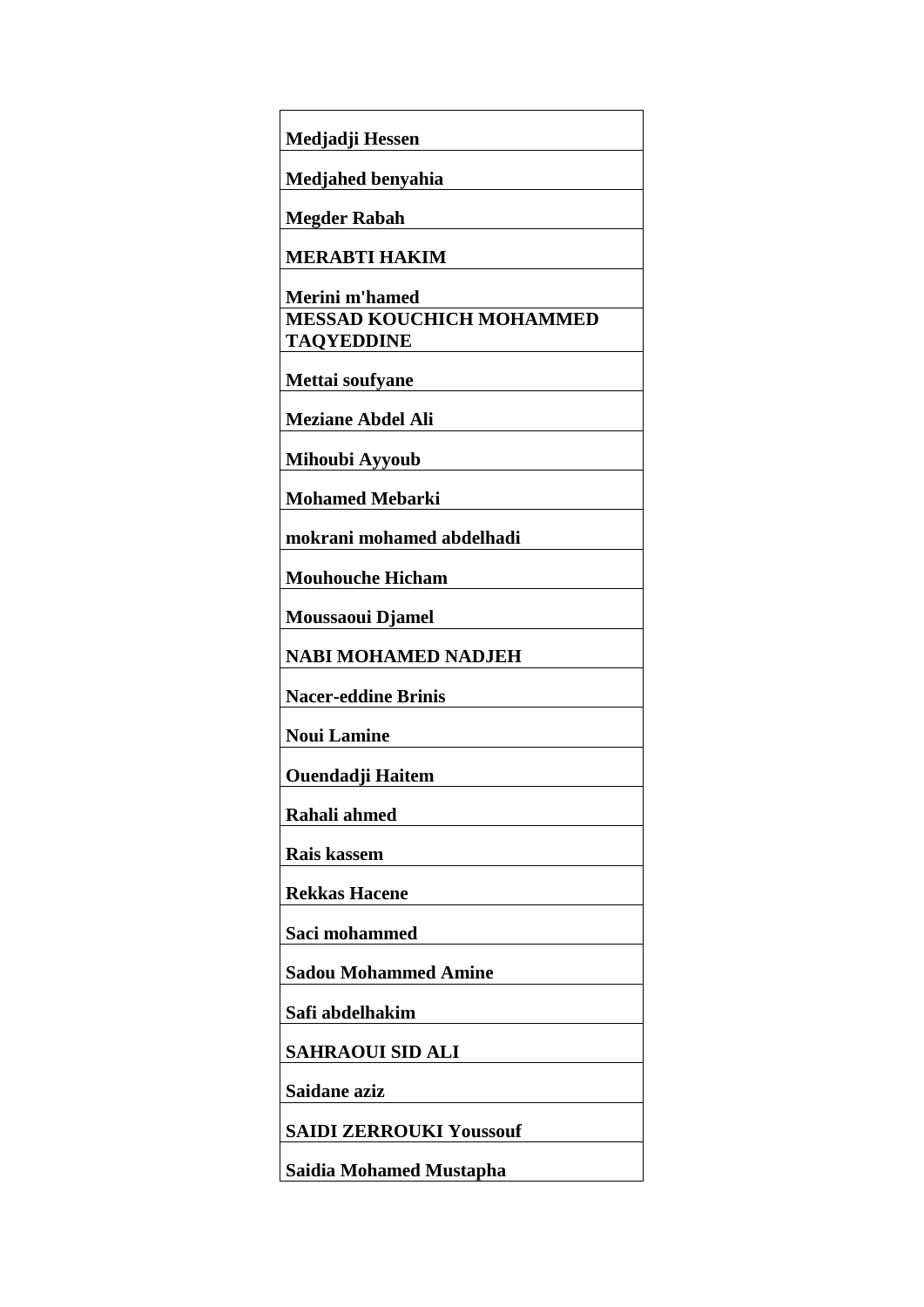| Samir mansouri                                        |
|-------------------------------------------------------|
| <b>Selloum Hamza</b>                                  |
| <b>Selougha Moncef El Hadi</b>                        |
| <b>Semmar Mohamed oussama</b>                         |
| <b>Sidahmed Rahmouni</b>                              |
| Sliman taoussi                                        |
| Soufi faycal                                          |
| Souilah aziz                                          |
| Souleyman hakimi                                      |
| Souli moataz bellah                                   |
| <b>Tadjine abdelhak</b>                               |
| <b>Tahar sayah</b>                                    |
| <b>TEMZI Sarra</b>                                    |
| <b>Touhami Abdessamed</b>                             |
| <b>Touil Adjel</b>                                    |
| <b>Youcef Chabou</b>                                  |
| Yousfi abdelkarim                                     |
| <b>ZARROUR Youcef</b>                                 |
| <b>ZEBOUDJ OUADEH</b>                                 |
| Zehar djamel                                          |
| Ziani sofiane                                         |
| Zini charef                                           |
| <b>ZOAGHI KHELIFA</b>                                 |
| ZOUYAYE ABDELHAMID                                    |
|                                                       |
| أنيس بوبل <i>ي</i><br>برتيمة محمد رفيق<br>برمضان أحمد |
|                                                       |